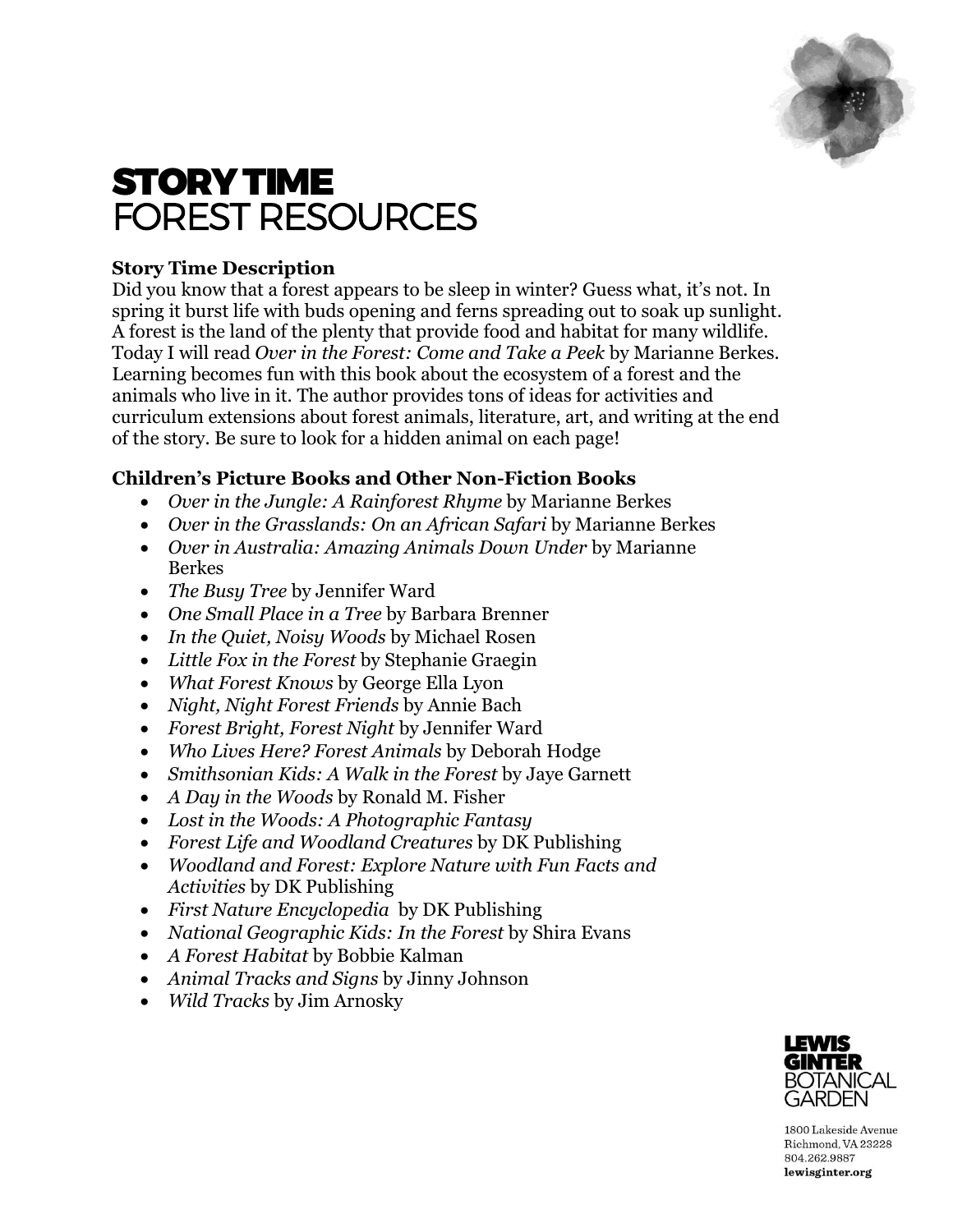## **Other Useful Resources**

- <http://www.kidwings.com/owlpellets/flash> Great owl information for kids
- http://www.nwf.org/wildlifewatch
- http:/[/www.folkmanis.com](http://www.folkmanis.com/) Folkmanis Puppets
- [http://www.dgif.virginia.gov](http://www.dgif.virginia.gov/)
- <http://www.bear-tracker.com/mammals> A great site to identify different animal tracks

#### **National Geographic Little Kids Magazine**

[https://www.kidsnationalgeggraphic.com](https://www.kidsnationalgeggraphic.com/)

### **Ranger Rick Jr. Magazine**

<http://shopnwf.org/product/ranger-rick-junior>

Ranger Rick Jr. $^{TM}$  is packed with 36 pages of eye-popping animal photos, easy-to-follow text, fun animal facts, games and activities that inspire outdoor play.

#### *My First Book About Backyard Nature* **by Donald M. Silver and Patricia J. Wayne**

This coloring book has 46 pages of illustrations — each accompanied by fact-filled captions — kids can combine the fun of coloring with the fascination of discovering how all kinds of living creatures are linked together.

# **Lakeside Nature Challenge**

Part of our new approach is the Lakeside Nature [Challenge](https://www.facebook.com/pg/LakesideLab). The Lakeside Nature Challenge is a daily video that infuses education, experiments, and experiences to urge kids to go outside and interact with their surroundings. We initially thought of this idea at the onset of the coronavirus pandemic, as schools closed, and parents began to wonder how they could continue their children's education. We wanted something that would give parents something to teach or do with their kids, while simultaneously giving kids a reason to go outside and do something that wasn't on a screen.